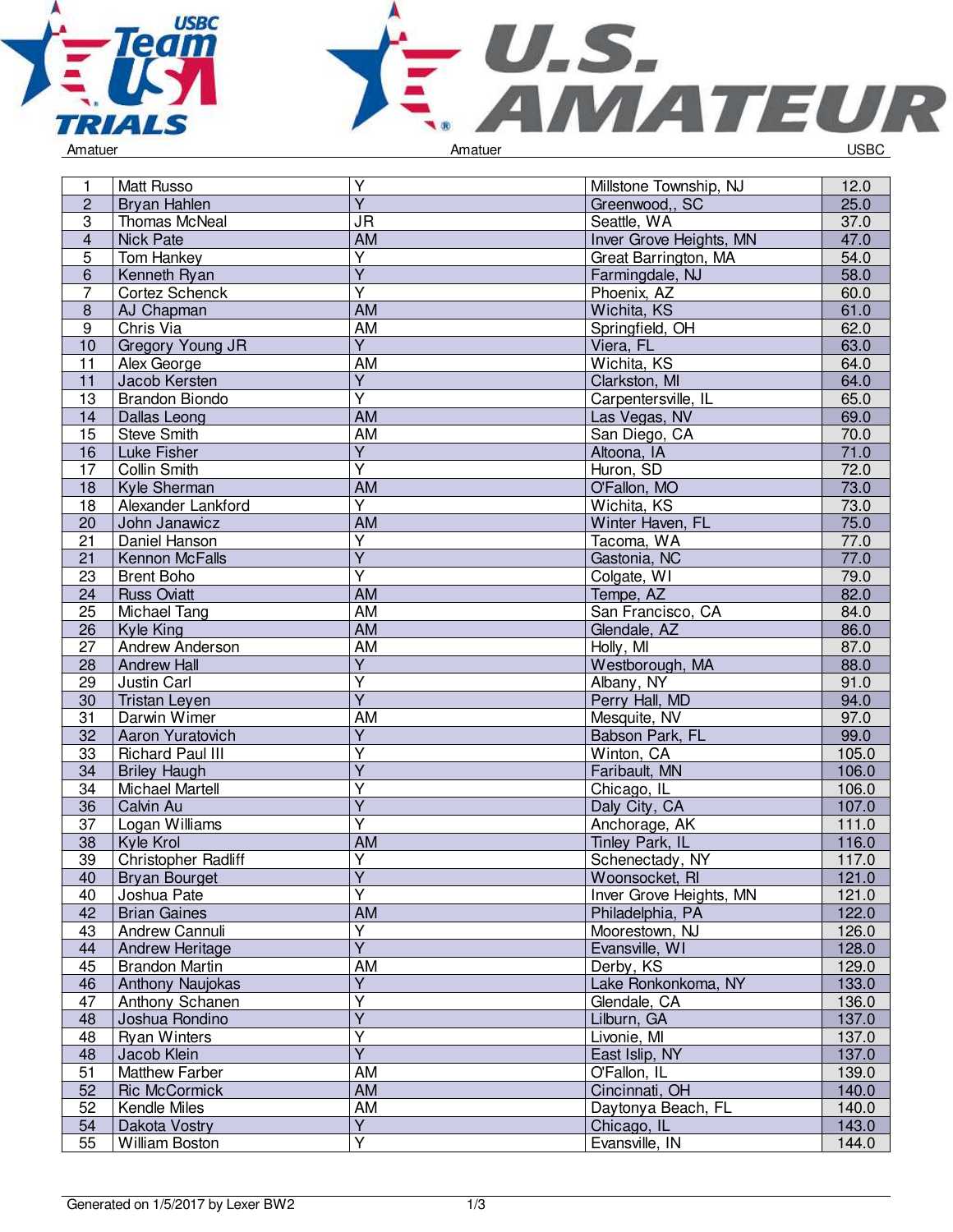



| 56  | Kevin Valmonte           | <b>AM</b>                         | Upland, CA          | 146.0 |
|-----|--------------------------|-----------------------------------|---------------------|-------|
| 57  | <b>Timothy Gruendler</b> | AM                                | St. Louis, MO       | 147.0 |
| 58  | Jacob Dunnum             | Y                                 | La Crosse, WI       | 148.0 |
| 58  | Donovan Koff             | Υ                                 | Las Vegas, NV       | 148.0 |
| 60  | Ryan Liederbach          | $\overline{Y}$                    | Macedonia, OH       | 150.0 |
| 60  | Brian Monnette Jr.       | AM                                | Lakewood, WA        | 150.0 |
| 62  | Pete Vergos              | $\overline{\mathsf{J}\mathsf{R}}$ | Apopka, FL          | 151.0 |
| 63  | Zachary Hattori          | <b>AM</b>                         | Henderson, NV       | 153.0 |
| 63  | <b>Andrew Letscher</b>   | $\overline{Y}$                    | Canfield, OH        | 153.0 |
| 65  | William Goodman          | $\overline{Y}$                    | O'Fallon, IL        | 154.0 |
| 65  | <b>Brandon Wanders</b>   | AM                                | Trabuco Canyon, CA  | 154.0 |
| 67  | Donovan Thomas           | $\overline{Y}$                    | Longmont, CO        | 156.0 |
| 68  | Ken Hayase-Fong          | $\overline{\mathsf{Y}}$           | Pearl City, HI      | 157.0 |
| 69  | <b>Andrew Lazarchick</b> | $\overline{Y}$                    | Brick, NJ           | 158.0 |
| 70  | <b>Matthew Diamond</b>   | AM                                | Centerville, OH     | 163.0 |
| 70  | <b>Brandon Knowles</b>   | Y                                 | Westminster, CO     | 163.0 |
| 72  | Brennan Haugh            | $\overline{Y}$                    | Faribault, MN       | 164.0 |
| 73  | <b>Bradley Crouse</b>    | $\overline{\mathsf{Y}}$           | Nazareth, PA        | 167.0 |
| 74  | <b>Jake Rollins</b>      | $\overline{Y}$                    | Glen Rock, NJ       | 168.0 |
| 75  | DeeRonn Booker           | AM                                | Anaheim, CA         | 176.0 |
| 76  | <b>Matthew Santos</b>    | <b>AM</b>                         | Broomfield, CO      | 178.0 |
| 76  | <b>Tyrell Ingalls</b>    | $\overline{Y}$                    | Loganville, GA      | 178.0 |
| 76  | <b>Tanner Spacey</b>     | <b>AM</b>                         | Burien, WA          | 178.0 |
| 79  | Meeco Walker             | $\overline{Y}$                    | East Cleveland, OH  | 179.0 |
| 80  | <b>Steve Lemke</b>       | <b>AM</b>                         | Nacogdoches, TX     | 180.0 |
| 81  | Casey Cohagan            | $\overline{Y}$                    | Fairport Harbor, OH | 182.0 |
| 82  | <b>TJ Rock</b>           | $\overline{Y}$                    | henderson, NV       | 186.0 |
| 83  | Jeffrey Bartos           | <b>AM</b>                         | Palatine, IL        | 189.0 |
| 84  | <b>Ryan Mooney</b>       | AM                                | Carterville, IL     | 190.0 |
| 85  | Ronnie Fujita            | <b>AM</b>                         | El Sobrante, CA     | 191.0 |
| 85  | <b>Reed Ross</b>         | AM                                | Faribault, MN       | 191.0 |
| 87  | Luke Bow                 | AM                                | Temecula, CA        | 193.0 |
| 88  | Jordan Bryant            | Y                                 | Detroit, MI         | 194.0 |
| 89  | Jack Cook                | Y                                 | Denville, NJ        | 195.0 |
| 90  | Hunter Kempton           | $\overline{Y}$                    | Buzzards Bay, MA    | 198.0 |
| 91  | Daniel Bolan             | Υ                                 | Orlando, FL         | 199.0 |
| 92  | <b>Tyger Miller</b>      | $\overline{Y}$                    | Klamath Falls, OR   | 200.0 |
| 92  | Lucas Perdieu            | <b>AM</b>                         | De Witt, IA         | 200.0 |
| 94  | <b>Chase Benites</b>     | $\overline{Y}$                    | Grandville, MI      | 201.0 |
| 95  | <b>Willie Rushing</b>    | <b>AM</b>                         | Southfield, MI      | 203.0 |
| 96  | Jacob Gill               | AM                                | Albuquerque, NM     | 204.0 |
| 97  | <b>Gregory Tack</b>      | Y                                 | Port Murray, NJ     | 205.0 |
| 98  | Jonathan Bowman          | $\overline{Y}$                    | Peru, NY            | 215.0 |
| 99  | Logan Langer             | Y                                 | Owatonna, MN        | 218.0 |
| 100 | Chase Kaufman            | $\overline{Y}$                    | Swartz Creek, MI    | 219.0 |
| 101 | Mason Yamada             | $\overline{Y}$                    | Kenai, AK           | 220.0 |
| 102 | Kyle Ortiz               | <b>AM</b>                         | Mililani, HI        | 221.0 |
| 103 | <b>Brett Barrientes</b>  | <b>AM</b>                         | Grovetown, GA       | 224.0 |
| 103 | Zachary Vitelli          | $\overline{\mathsf{Y}}$           | Annandale, NJ       | 224.0 |
| 105 | Jerod Hromek             | $\overline{Y}$                    | Towanda, KS         | 226.0 |
| 105 | Alexander Martin         | Y                                 | Smyrna, GA          | 226.0 |
| 107 | Alec Dudley              | Υ                                 | Anchorage, AK       | 227.0 |
| 108 | Alex Aguirre             | Y                                 | Tracy, CA           | 229.0 |
| 108 | Julian Zavala            | Υ                                 | Downey, CA          | 229.0 |
| 110 | Joe Gerencser            | $\overline{Y}$                    | Henderson, NV       | 232.0 |
|     |                          |                                   |                     |       |